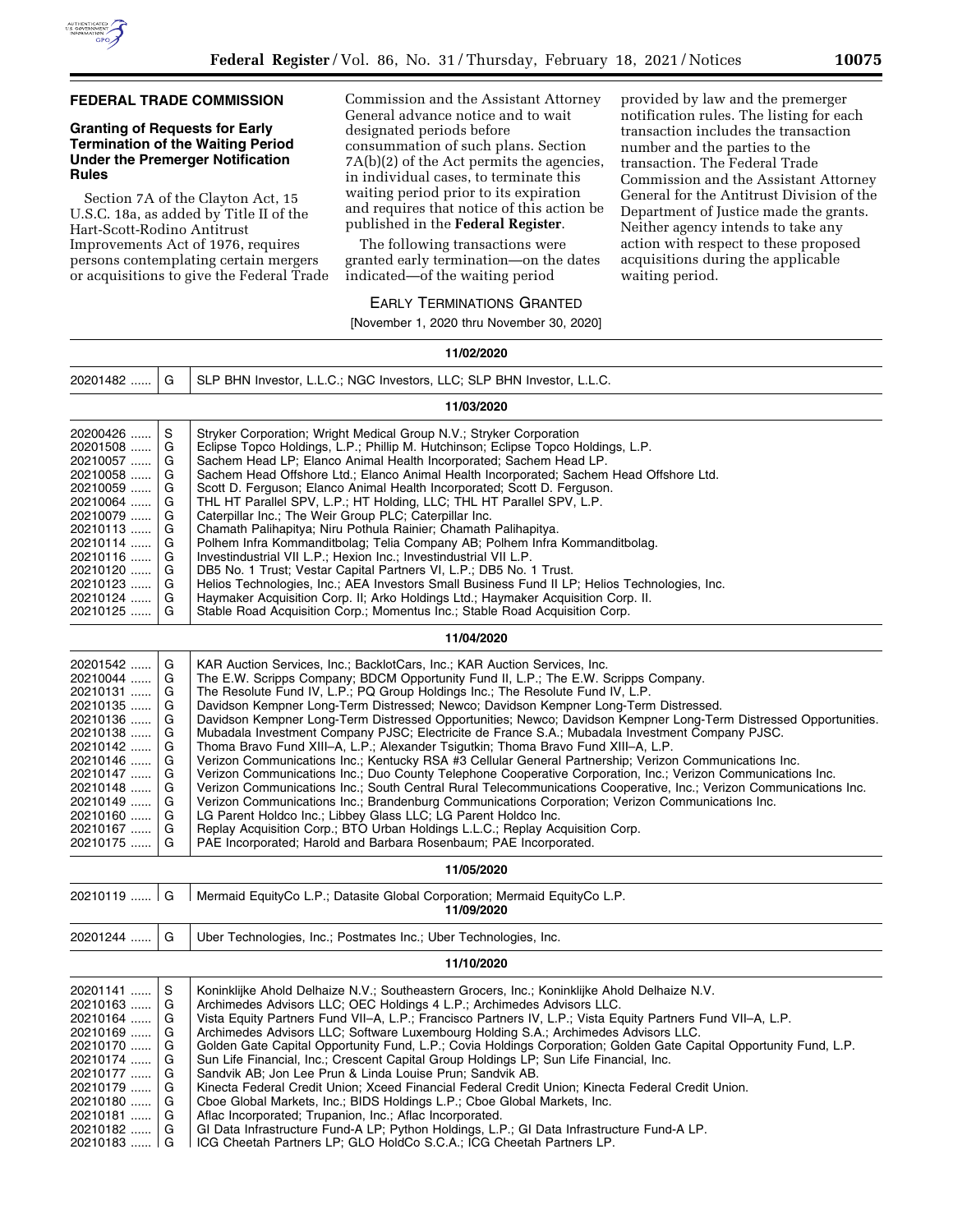$\equiv$ 

Ξ

# EARLY TERMINATIONS GRANTED—Continued

[November 1, 2020 thru November 30, 2020]

| 20210188<br>20210192<br>20210196<br>20210208<br>20210210<br>20210211<br>20210212<br>20210214<br>20210216<br>20210217<br>20210220<br>20210222<br>20210228<br>20210229<br>20210231<br>20210234                         | G<br>G<br>G<br>G<br>G<br>G<br>G<br>G<br>G<br>G<br>G<br>G<br>G<br>G<br>G<br>G           | Reyes Holdings, L.L.C.; Monarch Beverage Co., Inc.; Reyes Holdings, L.L.C.<br>Morgan Stanley; Eaton Vance Corp.; Morgan Stanley.<br>FS Equity Partners VIII, L.P.; ORG USME Holdings, LLC; FS Equity Partners VIII, L.P.<br>SMART Global Holdings, Inc.; Cree, Inc.; SMART Global Holdings, Inc.<br>New Mountain Partners V, L.P.; Aurobindo Pharma Limited; New Mountain Partners V, L.P.<br>Arcline Capital Partners LP; Evans Holding Company, Inc.; Arcline Capital Partners LP.<br>GSM Equity Investors, LP; Sentinel Capital Partners V, L.P.; GSM Equity Investors, LP.<br>2781807 Ontario Limited; Parthenon Investors V HM-AIV, L.P.; 2781807 Ontario Limited.<br>MiddleGround Partners I, L.P.; Rosemary Atwood; MiddleGround Partners I, L.P.<br>EQRx, Inc.; CStone Pharmaceuticals; EQRx, Inc.<br>Reyes Holdings, LLC; Donald A. Bottomley; Reyes Holdings, LLC.<br>Reves Holdings, L.L.C.; George W. Couch III; Reves Holdings, L.L.C.<br>Panacea Acquisition Corp.; Nuvation Bio Inc.; Panacea Acquisition Corp.<br>Syneos Health, Inc.; SHCR Holdings, LLC; Syneos Health, Inc.<br>Warburg Pincus Global Growth, L.P.; Sweep America Holdings, LLC; Warburg Pincus Global Growth, L.P.<br>Summit Partners Growth Equity Fund X-A, L.P; The Resolute Fund IV, L.P.; Summit Partners Growth Equity Fund X-A,<br>L.P.                                                                                                                                                                                                                          |
|----------------------------------------------------------------------------------------------------------------------------------------------------------------------------------------------------------------------|----------------------------------------------------------------------------------------|------------------------------------------------------------------------------------------------------------------------------------------------------------------------------------------------------------------------------------------------------------------------------------------------------------------------------------------------------------------------------------------------------------------------------------------------------------------------------------------------------------------------------------------------------------------------------------------------------------------------------------------------------------------------------------------------------------------------------------------------------------------------------------------------------------------------------------------------------------------------------------------------------------------------------------------------------------------------------------------------------------------------------------------------------------------------------------------------------------------------------------------------------------------------------------------------------------------------------------------------------------------------------------------------------------------------------------------------------------------------------------------------------------------------------------------------------------------------------------------------------------------------------------------------------------|
|                                                                                                                                                                                                                      |                                                                                        | 11/12/2020                                                                                                                                                                                                                                                                                                                                                                                                                                                                                                                                                                                                                                                                                                                                                                                                                                                                                                                                                                                                                                                                                                                                                                                                                                                                                                                                                                                                                                                                                                                                                 |
| 20210133<br>20210171<br>20210197<br>20210207<br>20210224                                                                                                                                                             | G<br>G<br>G<br>G<br>G                                                                  | Starboard Value and Opportunity Fund Ltd.; ON Semiconductor Corporation; Starboard Value and Opportunity Fund Ltd.<br>Westport Acquisition Parent LP; Allscripts Healthcare Solutions, Inc.; Westport Acquisition Parent LP.<br>EQT Corporation; Chevron Corporation; EQT Corporation.<br>Pioneer Natural Resources Company; Parsley Energy, Inc.; Pioneer Natural Resources Company.<br>EPCOR Utilities Inc.; George H. Johnson and Jana S. Johnson; EPCOR Utilities Inc.                                                                                                                                                                                                                                                                                                                                                                                                                                                                                                                                                                                                                                                                                                                                                                                                                                                                                                                                                                                                                                                                                 |
|                                                                                                                                                                                                                      |                                                                                        | 11/13/2020                                                                                                                                                                                                                                                                                                                                                                                                                                                                                                                                                                                                                                                                                                                                                                                                                                                                                                                                                                                                                                                                                                                                                                                                                                                                                                                                                                                                                                                                                                                                                 |
| 20201239<br>20201525<br>20210159<br>20210178<br>20210209                                                                                                                                                             | G<br>G<br>G<br>G<br>G                                                                  | MasterCard Incorporated; Finicity Corporation; MasterCard Incorporated.<br>Builders FirstSource, Inc.; BMC Stock Holdings, Inc.; Builders FirstSource, Inc.<br>Allied Universal Topco LLC; G4S plc; Allied Universal Topco LLC.<br>General Atlantic Partners 100, L.P.; JumpCloud Inc.; General Atlantic Partners 100, L.P.<br>Blackstone Capital Partners (Cayman) VII L.P.; Tritium I, LP; Blackstone Capital Partners (Cayman) VII L.P.                                                                                                                                                                                                                                                                                                                                                                                                                                                                                                                                                                                                                                                                                                                                                                                                                                                                                                                                                                                                                                                                                                                 |
|                                                                                                                                                                                                                      |                                                                                        | 11/16/2020                                                                                                                                                                                                                                                                                                                                                                                                                                                                                                                                                                                                                                                                                                                                                                                                                                                                                                                                                                                                                                                                                                                                                                                                                                                                                                                                                                                                                                                                                                                                                 |
| 20210200                                                                                                                                                                                                             | G                                                                                      | Twin River Worldwide Holdings, Inc.; Mr. Jeremy M. Jacobs; Twin River Worldwide Holdings, Inc.                                                                                                                                                                                                                                                                                                                                                                                                                                                                                                                                                                                                                                                                                                                                                                                                                                                                                                                                                                                                                                                                                                                                                                                                                                                                                                                                                                                                                                                             |
|                                                                                                                                                                                                                      |                                                                                        | 11/18/2020                                                                                                                                                                                                                                                                                                                                                                                                                                                                                                                                                                                                                                                                                                                                                                                                                                                                                                                                                                                                                                                                                                                                                                                                                                                                                                                                                                                                                                                                                                                                                 |
| 20210132<br>20210195<br>20210233<br>20210238<br>20210241<br>20210242<br>20210243<br>20210244<br>20210246<br>20210247<br>20210248<br>20210249<br>20210252<br>20210253<br>20210257<br>20210258<br>20210259<br>20210261 | G<br>G<br>G<br>G<br>G<br>G<br>G<br>G<br>G<br>G<br>G<br>G<br>G<br>G<br>G<br>G<br>G<br>G | Starboard Value and Opportunity Fund Ltd.; ACI Worldwide, Inc.; Starboard Value and Opportunity Fund Ltd.<br>Clearlake Capital Partners V, L.P.; TractManager Holdings, LLC; Clearlake Capital Partners V, L.P.<br>Arch Capital Group Ltd.; Watford Holdings Ltd.; Arch Capital Group Ltd.<br>Francisco Partners V, L.P.; Kevin A. Plank; Francisco Partners V, L.P.<br>Hexagon AB; Eddie Habibi; Hexagon AB.<br>GI Partners Fund VI LP; Ares Corporate Opportunities Fund IV, L.P.; GI Partners Fund VI LP.<br>Vista Equity Partners Fund V, L.P.; Information Builders, Inc.; Vista Equity Partners Fund V, L.P.<br>Centerbridge Capital Partners III, L.P.; Syncapay, Inc.; Centerbridge Capital Partners III, L.P.<br>Waterfall EIT Cayman LP; Alternative Credit Investments plc; Waterfall EIT Cayman LP.<br>Centerbridge Capital Partners III, L.P.; Wirecard AG; Centerbridge Capital Partners III, L.P.<br>Repligen Corporation; Michael Gagne; Repligen Corporation.<br>Marcelo Camberos; KarpReilly Capital Partners III, L.P.; Marcelo Camberos.<br>Paul & Sandra Edgerley; Ross Vogt; Paul & Sandra Edgerley.<br>CP VII Evolution Holdings, L.P.; North Haven MP Topco, LLC; CP VII Evolution Holdings, L.P.<br>Berkshire Fund IX, L.P.; Paine Schwartz Food Chain Fund IV, L.P.; Berkshire Fund IX, L.P.<br>Ocado Group plc; Kindred Systems Inc.; Ocado Group plc.<br>Vistria Fund III, LP; TVG Bolt Holdings, LLC; Vistria Fund III, LP.<br>London Stock Exchange Group plc; Tritium I, LP; London Stock Exchange Group plc.<br>11/20/2020 |
|                                                                                                                                                                                                                      |                                                                                        |                                                                                                                                                                                                                                                                                                                                                                                                                                                                                                                                                                                                                                                                                                                                                                                                                                                                                                                                                                                                                                                                                                                                                                                                                                                                                                                                                                                                                                                                                                                                                            |
| 20210161<br>20210262<br>20210263<br>20210264<br>20210265<br>20210266<br>20210267<br>20210268<br>20210269<br>20210270<br>20210271<br>20210273                                                                         | G<br>G<br>G<br>G<br>G<br>G<br>G<br>G<br>G<br>G<br>G<br>G                               | ANSYS, Inc.; Analytical Graphics, Inc.; ANSYS, Inc.<br>CSW Industrials, Inc.; T.A. Industries, Inc.; CSW Industrials, Inc.<br>Aphria Inc.; SW Brewing Company, LLC; Aphria Inc.<br>The Resolute Fund IV, L.P.; Heartland Home Services Parent, LLC; The Resolute Fund IV, L.P.<br>To-Be-Formed Newco; Questel International SAS; To-Be-Formed Newco.<br>GoBrands, Inc.; TowerBrook Investors II, L.P.; GoBrands, Inc.<br>1847 Goedeker Inc.; Albert Fouerti; 1847 Goedeker Inc.<br>1847 Goedeker Inc.; Elie Fouerti; 1847 Goedeker Inc.<br>Acamar Partners Sponsor I LLC; CarLotz, Inc.; Acamar Partners Sponsor I LLC.<br>Teleperformance SE; AP VIII Olympus VoteCo, LLC; Teleperformance SE.<br>MidOcean Partners V, L.P.; CenterOak Equity Fund I, L.P.; MidOcean Partners V, L.P.<br>Tailwind Capital Partners III, L.P.; Oaktree Power Opportunities Fund IV, L.P.; Tailwind Capital Partners III, L.P.                                                                                                                                                                                                                                                                                                                                                                                                                                                                                                                                                                                                                                              |